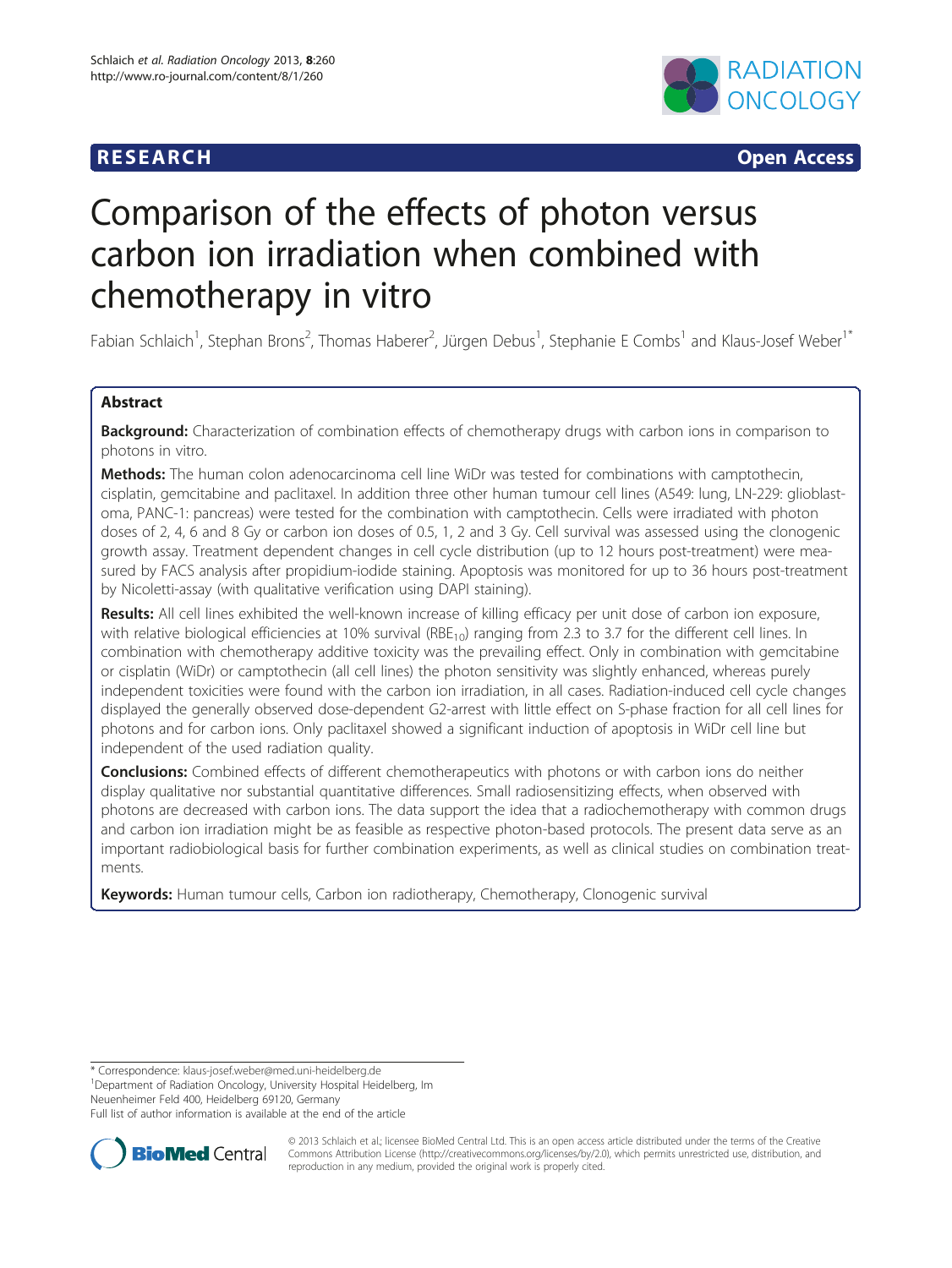# Background

Today the combined radiochemotherapy with photons is a well-established part of interdisciplinary tumour treatment for many tumour entities [\[1\]](#page-7-0). The molecular and cellular fundamentals as well as the clinical implications are well known for combined radiochemotherapy with photons and are subjects to further preclinical and clinical investigations. Heavy ion radiotherapy offers distinct biological and physical characteristics for a precise tumour treatment with simultaneous protection of normal tissues: the inverted dose profile with low dose deposition in the entry channel and high dose deposition in the so called Bragg peak leads to normal tissue protection and reduction of the integral dose to the patient. Heavy ions also produce severe radiation damage within the beam track leading to a higher relative biological effectiveness (RBE) for heavy ions in comparison to photons [\[2](#page-7-0)-[4\]](#page-7-0). Most likely the higher efficiency in cell-killing of heavy ions is based on complex and/or densely spaced DNA double-strand breaks which are difficult to repair for the cells [\[5,6](#page-7-0)]. The clinical use of heavy ion radiotherapy is subject of several clinical investigations [\[7,8](#page-7-0)].

Combined radiochemotherapy with photons is wellestablished in the clinical practice based on various preclinical and clinical investigations, however, there is only little data for the combination of chemotherapy with heavy ions. Due to the different radiobiological effects of heavy ions especially to the impact on cell cycle control, the known combination effects from photons in combination with chemotherapies of different working mechanisms may differ from the combination effects from heavy ions. In vitro investigations by Kitabayashi and colleagues evaluated carbon ion irradiation in combination with different chemotherapies in oesophageal squamous cell carcinoma cells. They found additive effects for all combinations except for docetaxel which showed synergistic combination effects [\[9](#page-7-0)]. Previous in vitro investigations for combined radiochemotherapy with carbon ions in glioblastoma cells showed an RBE ranging between 3.3 and 3.9 depending on survival level and dose. Combination with chemotherapies of different mechanisms of action demonstrated additive effects with dominant effects produced by paclitaxel and camptothecin [\[10\]](#page-7-0).

An expansion of the clinical implication of heavy ion radiotherapy must include the combination with chemotherapies. The ambition of the present analysis is to evaluate the combination effects of carbon ion irradiation when combined with different chemotherapies in a human adenocarcinoma cell line which was previously used in our lab to support radiochemotherapy studies. In addition, since the drug camptothecin revealed some indications of radiosensitization, three other cell lines (glioblastoma, lung, pancreas) were tested for combination with camptothecin as well.

# **Methods**

# Cell culture

The human tumour cell lines A549 (lung), LN-229 (glioblastoma), PANC-1 (pancreas) and WiDr (colon) were obtained from the American Type Culture Collection (ATCC, Manassas, VA, USA). The cells were cultured in DMEM supplemented with 10% foetal calf serum (FCS), respectively in RPMI 1640 supplemented with 10% foetal calf serum (PANC-1). They were maintained in culture at 37°C in humidified air with 6%  $CO<sub>2</sub>$ .

# Photon irradiation

Photon irradiation was performed as single dose exposure to photon doses of 2, 4, 6 and 8 Gy at room temperature. Photons were delivered by a biological irradiator (Precision X-Ray, North Branford, CT, USA). Photons were delivered at 320 kV and 12.5 mA with an averaged dose rate of 1 Gy per minute.

# Carbon ion irradiation

Carbon ion irradiation was performed at the Heidelberg Ion Therapy Centre (HIT) using a horizontal beamline with rasterscanning technique. To obtain clinically relevant parameters in cell irradiation the dose was delivered as an extended Bragg peak with 103 keV/μm (dose averaged LET). The cell monolayers were irradiated in the middle of the extended Bragg peak adjusted by using a 3 cm acrylic shield. Single carbon ion doses of 0.5, 1, 2 and 3 Gy were applied with an averaged dose rate of 0.5 Gy per minute.

### Chemotherapeutic treatment

All cell lines were treated with chemotherapy concentrations at medium toxicity level (approximately 50% clonogenic survival) for 4 hours followed by a medium change prior to irradiation. This is an exposure scheme firmly established in our laboratory to limit drug exposure time because active clearance mechanisms as present in the whole organism are absent in the culture flask. Of course a direct simulation of the clinical situation is not possible. WiDr cell line was tested for camptothecin (Enzo Life Sciences GmbH, Lörrach, Germany), cisplatin, gemcitabine and paclitaxel (all obtained from the pharmacy of University Hospital Heidelberg), all other cell lines were tested for combination with camptothecin.

For all substances, dose–response-relationships were generated for single-agent treatment. Following drug concentrations were chosen for combination experiments: camptothecin at 80 nM (A549), 75 nM (LN-229), 25 nM (PANC-1) and 100 nM (WiDr), cisplatin at 2 μM, gemcitabine at 70 nM and paclitaxel at 25 nM.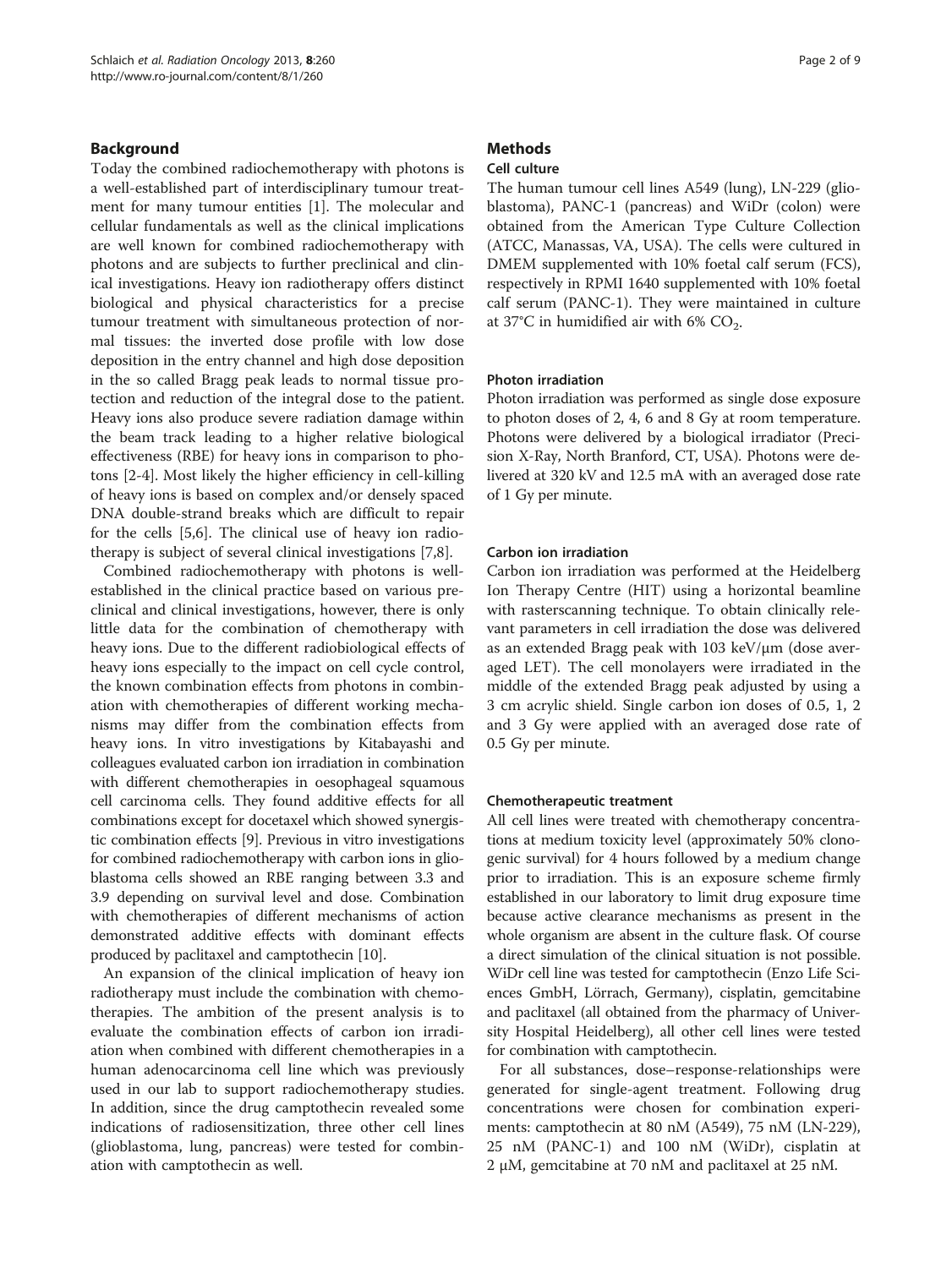#### <span id="page-2-0"></span>Clonogenic assay

The effects of single and double treatment on cell survival were evaluated using the clonogenic growth assay representing the radiobiological gold standard. Due to the fact that the final cell death may occur only after additional cell divisions the clonogenic survival is an important marker of cell survival after treatment with ionizing irradiation and antitumour reagents. All cell lines were grown under standard conditions. For analysing the effects of photon or carbon ion irradiation alone or in combination with chemotherapy on clonogenic survival, increasing numbers of cells were plated in  $25 \text{ cm}^2$ flasks (Sarstedt, Nümbrecht, Germany). After an attachment period cells were exposed to specific treatment and kept in the incubator for 10–14 days after which they were stained with crystal violet (Serva Electrophoresis GmbH, Heidelberg, Germany). Colonies were counted by microscopic inspection and only colonies with at least 50 cells were counted. Plating efficiencies and survival fractions were calculated. Each experiment was performed in triplicates and was repeated at 3 different days. Mean values and standard deviations were only calculated from independent experiments. Analysis of statistical significance was performed using the t-test. In combination experiments an approach was invoked utilising the criteria of additivity described by Steel and Peckham [[11](#page-7-0)]. The following definitions were used for the description of drug-radiation interactions: independent toxicity denotes the effect of the combination of two agents where total effect is a product of the effects of single agents. This mechanism needs no interaction between drugs and radiation, or their biological effects. The term additivity and supra-additivity according to Steel and Peckham (see above) is defined for a range of combination toxicities. This range is restricted by the dose–response curve of radiation and the isoeffect curve of radiation on the effect level of chemotherapy, alone. Dose–response curves located within this range represent additive effects, when exceeding this range they describe supra-additive effects (or synergism).

#### Cell cycle analysis and monitoring of apoptosis

Treatment dependent changes in cell cycle distribution were analysed at 4 different time points: at the beginning of chemotherapy treatment, directly post-irradiation, 8 and 12 hours post-irradiation. After trypsinization the cells were washed and fixed in 70% ethanol. Fixed cells were centrifuged, washed and incubated in RNAse and propidium iodide prior to measurement of DNAcontent using a FACScan flow cytometer (Becton Dickinson, Heidelberg, Germany) [\[12\]](#page-7-0). Each experiment was repeated at 3 different days. Mean values and standard deviations were only calculated from independent experiments.

Apoptosis was monitored at 12, 24 and 36 hours postirradiation by Nicoletti-assay [\[13\]](#page-7-0). Trypsinized cells were washed and fixed in 70% ethanol. Fixed cells were centrifuged, washed and incubated in a hypotonic fluorochrome solution (PI 50 μg/ml in 0.1% sodium citrate plus 0.1% Triton X-100) in the dark overnight before flow-cytometric analysis. Each experiment was repeated at 3 different days. Mean values and standard deviations were only calculated from independent experiments. Qualitative verification was performed using DAPI staining and microscopic inspection.

### Results

#### Clonogenic survival and determination of RBE

The clonogenic survival was calculated for all used cell lines for increasing doses of photon or carbon ion irradiation. All cell lines exhibited the well-known increase of killing efficacy per unit dose of carbon ion exposure leading to a steeper dose–response-relationship for carbon ions compared to photons. The strongest effect was seen for A549 cell line.

From these values we calculated the relative biological efficiencies at 10% survival level for each cell line (Table 1). These  $RBE_{10}$  values range from 2.3 to 3.7 depending on the cell line.

# Evaluation of cytotoxic effect of combination therapies

Combination experiments of 4 chemotherapeutic drugs camptothecin, cisplatin, gemcitabine and paclitaxel with both radiation qualities for WiDr cell line were performed (Figure [1](#page-3-0)). For generation of the survival curves within each independent experiment, PE-values measured in triplicate for each treatment condition and the averaged values were normalized to the respective number of untreated sample. Respective PE-values in the combination experiments were normalized to a drug control yielding surviving fractions displayed in the graphical representation. Slightly enhanced photon sensitivity was found in combination with camptothecin, cisplatin and gemcitabine, whereas all other combinations showed only independent toxicities.

For generation of the survival curves of combination experiments of camptothecin for all cell lines the same

Table 1 RBE<sub>10</sub> values for different cell lines

|              | WiDr           | A549          | <b>LN-229</b> | <b>PANC-1</b> |
|--------------|----------------|---------------|---------------|---------------|
| no drug      | $3.1 \pm 0.7$  | $3.6 \pm 0.8$ | $2.7 \pm 0.5$ | $2.4 \pm 0.4$ |
| camptothecin | $2.6 \pm 0.3$  | $2.8 \pm 0.5$ | $2.5 \pm 1.1$ | $2.2 \pm 0.2$ |
| cisplatin    | $2.6 \pm 0.01$ |               | -             |               |
| qemcitabine  | $3.1 \pm 0.1$  |               | -             |               |
| paclitaxel   | $3.2 \pm 0.5$  |               | -             |               |

Mean values of relative biological efficiencies at 10% survival (RBE<sub>10</sub>) (plus standard deviations) for irradiation alone or in combination with chemotherapy drugs.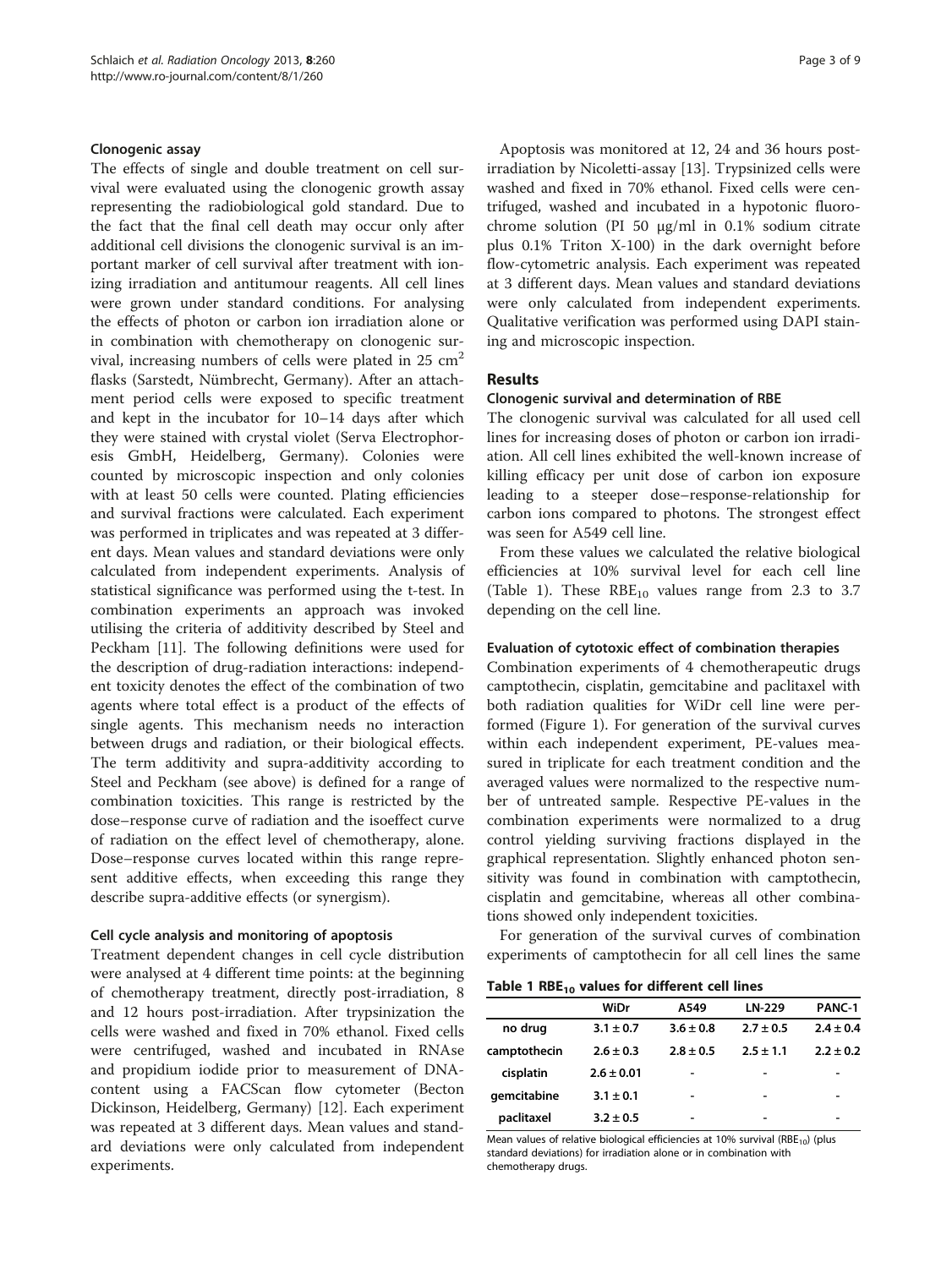<span id="page-3-0"></span>

procedure was performed (Figure [2\)](#page-4-0). Results showed slightly enhanced photon sensitivity for all cell lines in combination with camptothecin, whereas purely independent toxicities were found with carbon ions leading to lower  $RBE_{10}$ -values for combination treatment (Table [1](#page-2-0)).

# Cell cycle distribution after irradiation and chemotherapy treatment

All cell lines showed the prevailing dose-dependent G2 arrest after photon and carbon ion irradiation while the maximum for carbon ions was not reached in the analysed time. For all cell lines a cell cycle delay after carbon ion irradiation was observed also in combination therapy. In combination with camptothecin a drugspecific halt in S-phase up to 8 hours post-irradiation with transition into the G2-arrest was seen for all cell lines. Combination with gemcitabine showed a drugspecific halt in S-phase for more than 12 hours postirradiation with delayed occurrence of G2-arrest for WiDr cell line. In combination with cisplatin no specific

influence on cell cycle distribution was visible for WiDr cell line. Paclitaxel showed a stronger increase in G2/Mphase fraction in combination compared to irradiation alone (Figures [3](#page-4-0), [4](#page-5-0)).

# Treatment specific apoptosis after irradiation and chemotherapy treatment

All cell lines showed no significant induction of apoptosis neither for irradiation alone nor for combination with camptothecin. For WiDr cell line only paclitaxel showed a significant induction of apoptosis but independent of the used radiation quality (Figure [5](#page-5-0)).

# **Discussion**

Our experiments evaluated the combination of different chemotherapeutic substances with photon and carbon ion irradiation with respect to cell survival in different human tumour cell lines. A slightly enhanced photon sensitivity was found for the combination with camptothecin for all cell lines and for cisplatin and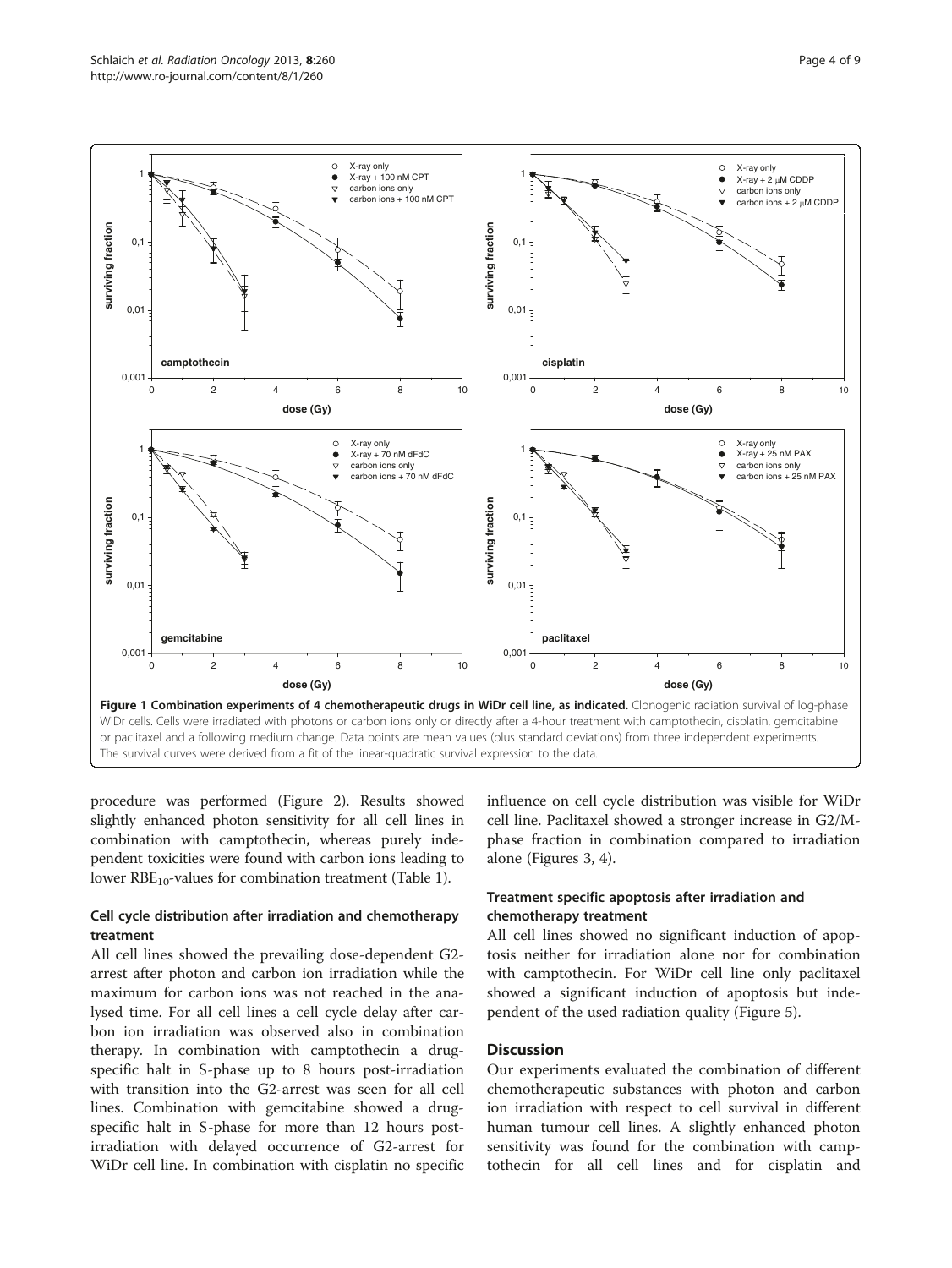<span id="page-4-0"></span>

phase tumour cell lines. Cells were irradiated with photons or carbon ions only or directly after a 4-hour treatment with camptothecin and a following medium change. Data points are mean values (plus standard deviations) from three independent experiments. The survival curves were derived from a fit of the linear-quadratic survival expression to the data. Note, that the WiDr panel is the same as in Figure [1](#page-3-0) for camptothecin but now in the changed context.

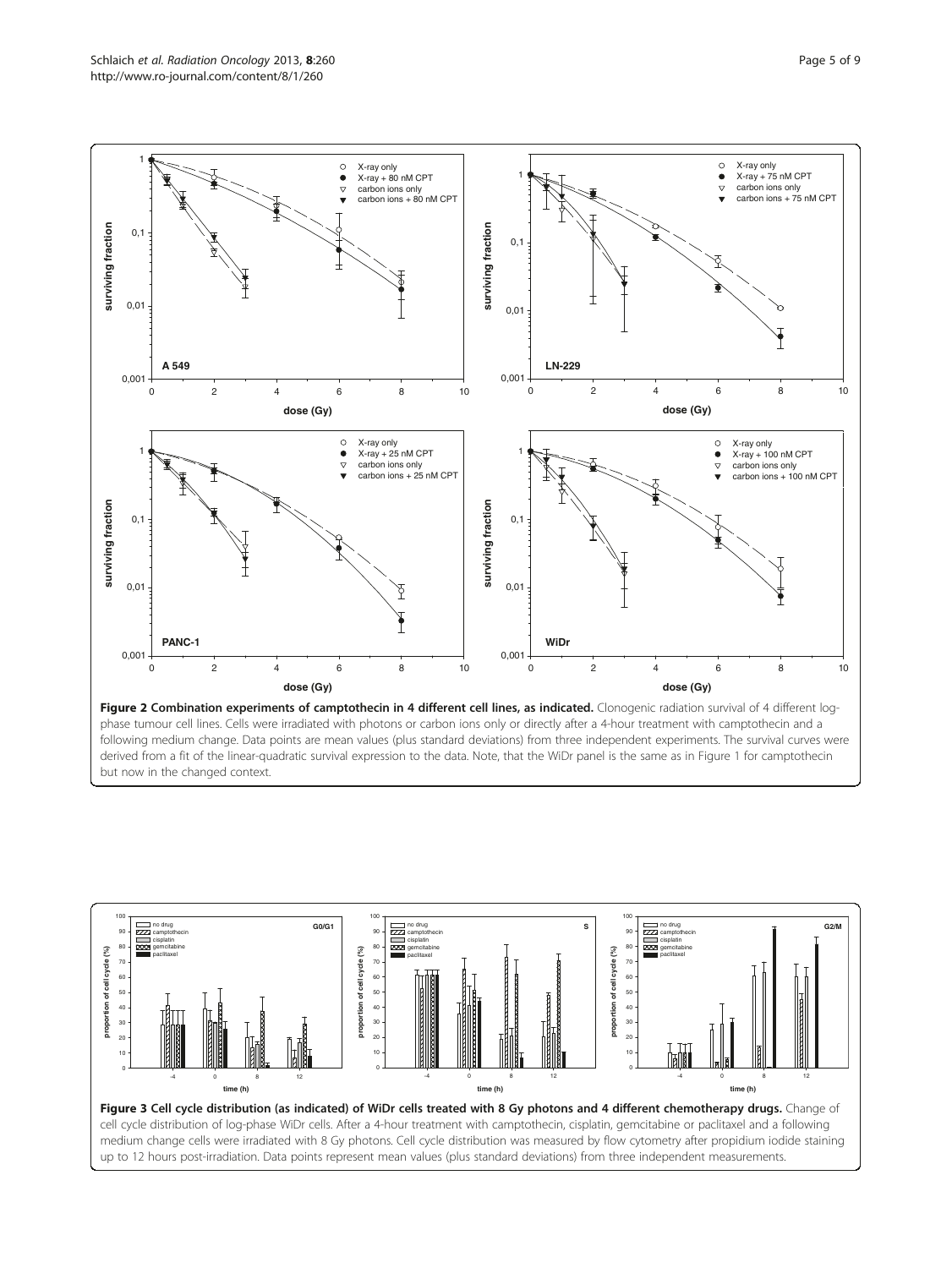<span id="page-5-0"></span>

gemcitabine in WiDr cell line. All other combinations showed only independent toxicities.

Until now, few data is available on the combination of chemotherapy and high-LET particle beams, such as carbon ion radiotherapy.

Camptothecin acts by binding to and stabilizing of the covalent binary complex DNA-topoisomerase I leading to inhibition of religation of the cleaved strand and DNA double-strand-breaks [[14](#page-7-0)]. Today, two camptothecin analogues are in clinical use: topotecan and irinotecan [\[14,15](#page-7-0)]. Djuzenova et al. [[16](#page-7-0)] investigated the combined treatment with camptothecin and ionizing radiation in five glioma cell lines. They found radiosensitization after camptothecin pretreatment only in two of five cell lines. Rave-Fränk et al. [[17](#page-7-0)] showed radiosensitization for photon irradiation in WiDr cell line after 24 h pretreatment with topotecan. These results are conclusive to the effects we found.

The antitumour activity of cisplatin is attributed to the kinetics of its chloride ligand displacement reactions leading to DNA crosslinking activities. DNA crosslinks inhibit replication, transcription and other nuclear functions and arrest cancer cell proliferation and tumour growth. A number of additional properties of cisplatin are emerging, including activation of signal transduction pathways leading to apoptosis [\[18\]](#page-7-0). Today cisplatin, usually in combination with other drugs, is being used as

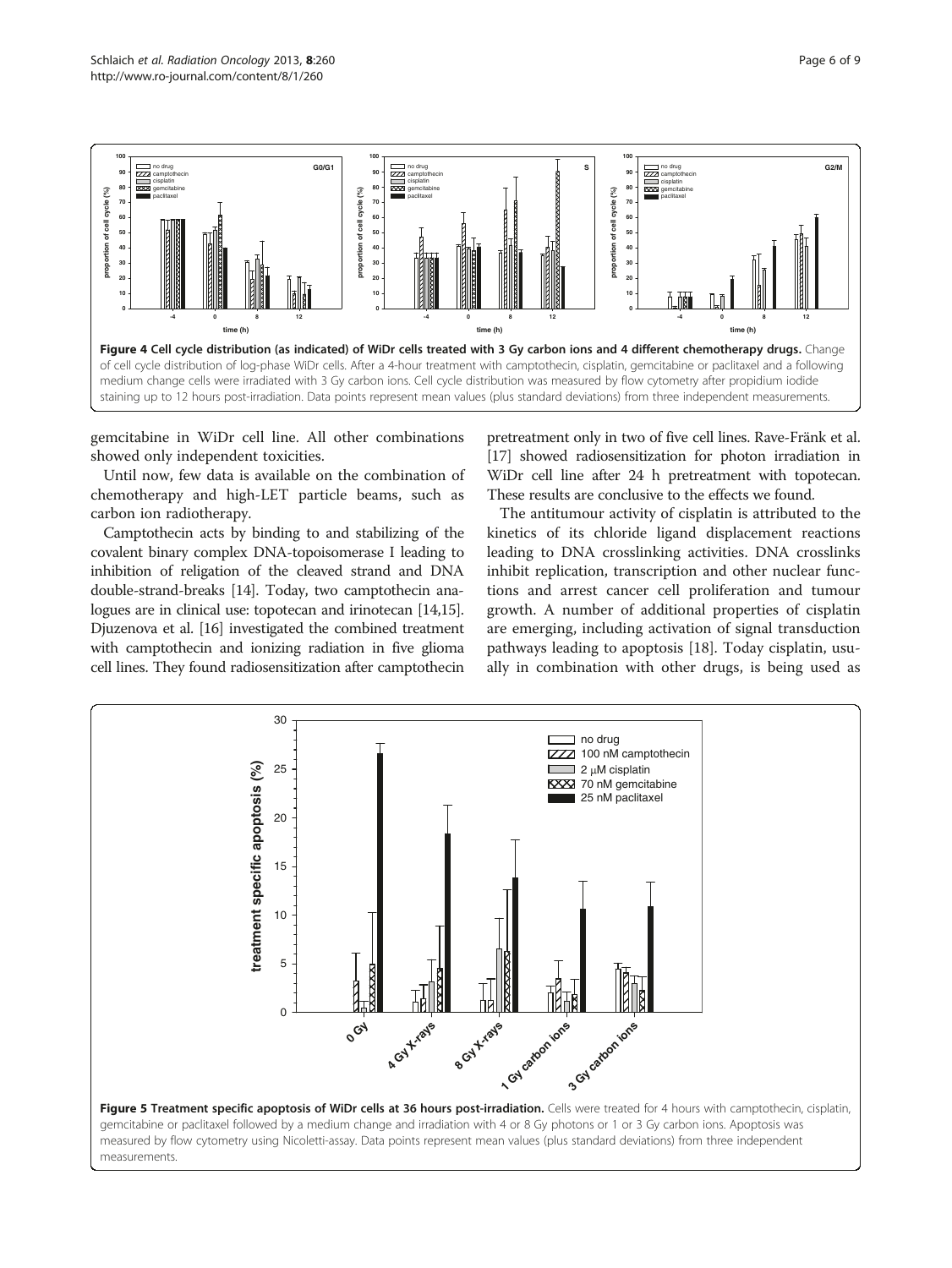first-line chemotherapy against many cancers, as well as as second-line treatment [[19\]](#page-7-0). In vitro studies for combination treatment with cisplatin and ionizing radiation showed differential results. Flentje et al. [\[20](#page-7-0)] observed additive effects for four human cell lines independent of simultaneous or sequential cisplatin exposure. Geldof et al. [[21,22\]](#page-7-0) found supra-additive treatment effects of cisplatin with radiotherapy in prostate cancer cell lines. Zhang et al. [\[23\]](#page-7-0) investigated concurrent cetuximab, cisplatin and radiation in seven HNSCC cell lines. Only one cell line showed supra-additive effects for the combination of cisplatin and radiation, all others showed only additive effects. Our experiments showed also additive effects for combination of cisplatin and photon irradiation but only independent toxicities for the combination with carbon ion irradiation.

Gemcitabine is converted intracellularly to the active metabolites difluorodeoxycytidine di- and triphosphate (dFdCDP and dFdCTP). dFdCDP inhibits ribonucleotide reductase, thereby decreasing the deoxynucleotide pool available for DNA synthesis. dFdCTP is incorporated into DNA, resulting in DNA strand termination and apoptosis [[24\]](#page-7-0). Gemcitabine has wide a spectrum of activity against solid tumours and is currently under investigation in many clinical trials. Latz et al. [[25](#page-7-0)] could show a supra-additive effect for the combination of gemcitabine and photon irradiation in WiDr cells when irradiation was performed at the end of gemcitabine exposure (2 h). For all other points of time only additive effects were observed. They could also show an S-phasespecific radiosensitization by gemcitabine for serum stimulated WiDr cells. These results were confirmed by Harrabi et al., which could also show an S-phase-specific radiosensitization by gemcitabine for synchronized WiDr cells when irradiated with carbon ions whereas logphase cells only showed additive effects [unpublished data; personal communication by SB Harrabi]. Our experiments also showed slightly enhanced photon sensitivity in log-phase WiDr cells when pretreated with gemcitabine (4 h). When irradiated with carbon ions these cells showed only independent toxicities. These differences between photon and carbon ion irradiation might be explained by the fact that the effectiveness of carbon ions is less cell-cycle-dependent.

Paclitaxel binds to β-tubulin, stabilizes the microtubule and thereby inhibits depolymerization. This disrupts the normal dynamic reorganization of the microtubule network required for mitosis and cell proliferation and results in the arrest of cells in the  $G<sub>2</sub>M$ -phase at passing from metaphase to anaphase. Drug-blocked cells may eventually exit mitosis, often aberrantly. Mitotically blocked or mitotically slowed cells eventually die by apoptosis [\[26](#page-7-0)-[28](#page-7-0)]. The  $G_2M$ -phase is the most radiosensitive phase of the cell cycle and thus

paclitaxel should act as a potent radiosensitizer. Tishler et al. [[29](#page-7-0)] could show a more than additive effect after 24 hours of 10 nM paclitaxel exposure and subsequent photon irradiation in G18 cell line. At this point of time nearly 100% of cells were in  $G_2M$ -phase. The same effect was demonstrated by Wenz et al. [[30](#page-7-0)]: photon irradiation given 6 hours after 0.3 μM paclitaxel for 2 hours showed a considerable increase in radiosensitivity. When irradiation was given 4 hours after the beginning of paclitaxel exposure radiosensitivity was slightly reduced. In conclusion maximal radiosensitization of paclitaxel was seen when irradiation was given at the time of maximal  $G<sub>2</sub>M$  accumulation of cells. They also showed that  $p53wt$ TK6 cells were permanently blocked in  $G_2M$  whereas p53mut WTK1 cells were only transiently blocked, suggesting a function of p53 in the response to paclitaxel. In our experiments WiDr cells showed only independent toxicities regardless of the used radiation quality. WiDr cells were irradiated after 4 hours incubation with 25 nM paclitaxel. At this point of time the  $G<sub>2</sub>M$  fraction was about 20% and about 40% of cells were in S-phase. This could be a possible explanation for the absence of radiosensitization of paclitaxel. Another hypothesis for the absence of radiosensitization when combined with carbon ions is a possible reduction of the cross-section area at maximal  $G<sub>2</sub>M$  accumulation by beginning chromatin condensation in the early metaphase. For evaluation of this hypothesis further experiments are required.

WiDr cells showed a significant induction of apoptosis after treatment with paclitaxel independent of the used radiation quality, suggesting that apoptosis is induced by paclitaxel. As WiDr cell line is p53 mutated the induction of apoptosis by paclitaxel must be independent of p53.

A recently published study by Combs et al. [[10](#page-7-0)] evaluated the combination of carbon ion radiotherapy with chemotherapy in U87 cell line and showed similar results compared to ours.

In our experiments a cell cycle delay was seen after carbon ion irradiation alone and in combination with different chemotherapeutics. Scholz et al. [[31](#page-8-0)] could show a prolongation of delays with increasing LET while a large fraction of cells remained in S or  $G_2M$  phase for up to 48 h or longer after irradiation. Already early investigations of Lücke-Huhle et al. [\[32](#page-8-0)] in V79 cell line revealed high-LET particle beams to be much more effective in causing a  $G_2M$  block than low-LET radiation, and the RBE values for  $G_2M$  block were much higher than the RBEs for survival. This is consistent with our findings although the maximum  $G_2M$  accumulation after carbon ion irradiation was not reported in the measured time points.

This manuscript presents an extensive evaluation of the combination effects of carbon ions and chemotherapy drugs of different mechanisms of action. Therefore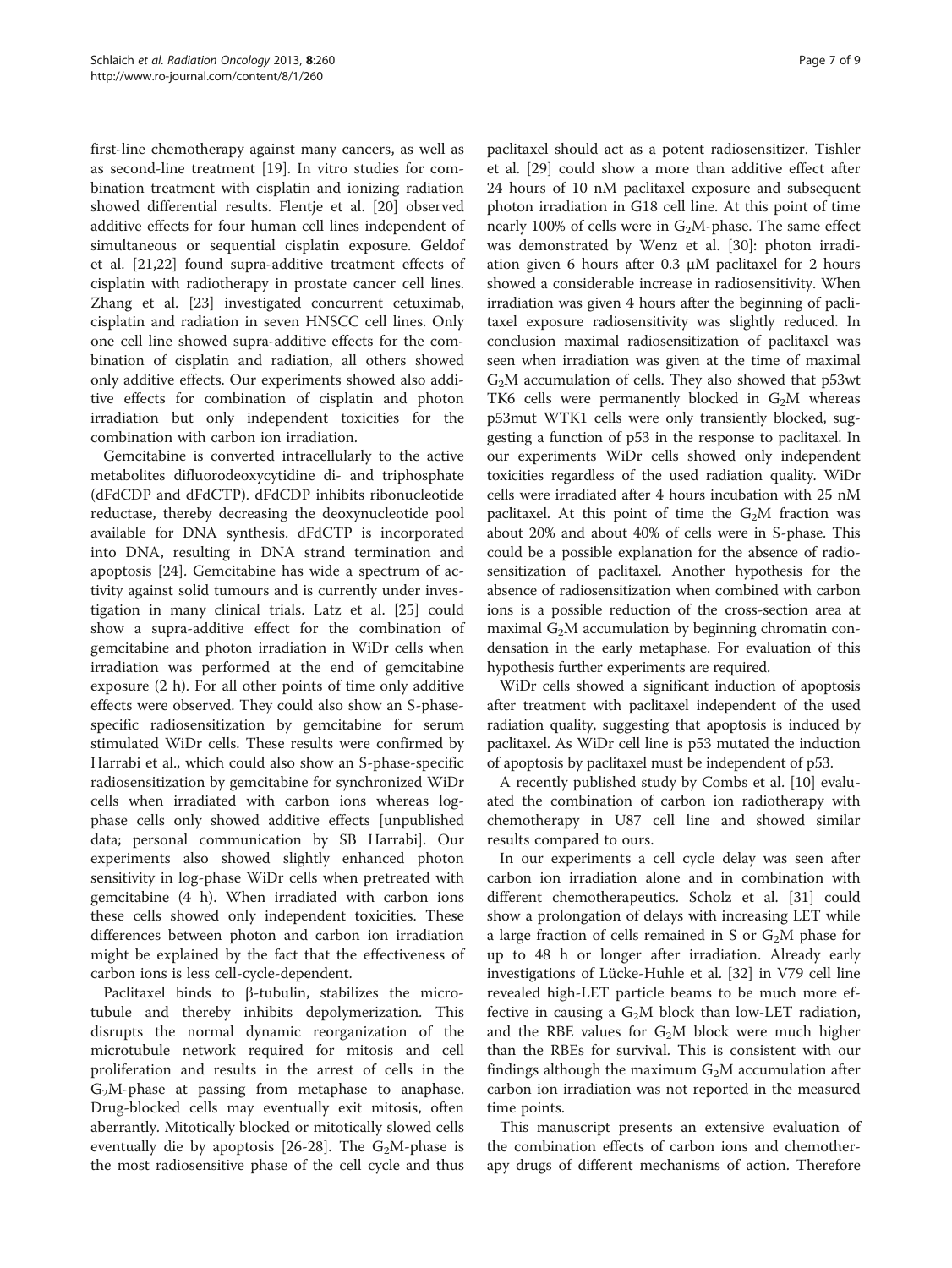<span id="page-7-0"></span>the present work represents essential radiobiological information for subsequent preclinical as well as clinical applications, leading to the conclusion that when such substances are combined with carbon ions no specific reductions in dosing with respect to cytotoxicity in the radiation area must be undertaken compared to combined treatments with photons.

# **Conclusions**

Combined effects of different chemotherapeutics with photons or with carbon ions with respect to in vitro survival do neither display qualitative nor substantial quantitative differences. Small increased effects above independent toxicities, when observed with photons are decreased with carbon ions. The data support the idea that a radiochemotherapy with common drugs and carbon ion irradiation might be as feasible as respective photon-based protocols. The present data serve as an important radiobiological basis for further combination experiments, as well as clinical studies on combination treatments.

#### Competing interests

The authors declare that they have no competing interests.

#### Authors' contributions

FS, JD, SEC and KJW designed and planned the experiments. FS performed the experiments. SB and TH performed radiation therapy treatment planning and application. FS and KJW wrote the manuscript and made the graphical illustrations. All co-authors approved the manuscript.

#### Acknowledgements

This work was funded by the Deutsche Forschungsgemeinschaft (DFG), Klinische Forschergruppe Schwerionentherapie (KFO 214). We thank Ludmilla Frick and Sylvia Trinh for expert technical assistance with the experiments.

#### Author details

<sup>1</sup>Department of Radiation Oncology, University Hospital Heidelberg, Im Neuenheimer Feld 400, Heidelberg 69120, Germany. <sup>2</sup>Heidelberg Ion Therapy Centre (HIT), Im Neuenheimer Feld 450, Heidelberg 69120, Germany.

#### Received: 19 June 2013 Accepted: 28 October 2013 Published: 6 November 2013

#### References

- Bartelink H, Schellens JHM, Verheij M: The combined use of radiotherapy and chemotherapy in the treatment of solid tumours. Eur J Cancer 2002, 38:216–222.
- 2. Scholz M, Kraft G: Track structure and the calculation of biological effects of heavy charged particles. Adv Space Res 1996, 18:5–14.
- Krämer M, Weyrather WK, Scholz M: The increased biological effectiveness of heavy charged particles: from radiobiology to treatment planning. Technol Cancer Res Treat 2003, 2:427–436.
- 4. Kraft G: The radiobiological and physical basis for radiotherapy with protons and heavier ions. Strahlenther Onkol 1990, 166:10–13.
- Blakely EA, Kronenberg A: Heavy-ion radiobiology: new approaches to delineate mechanisms underlying enhanced biological effectiveness. Radiat Res 1998, 150:S126–S145.
- 6. Weber KJ, Flentje M: Lethality of heavy ion-induced DNA double-strand breaks in mammalian cells. Int J Radiat Biol 1993, 64:169–178.
- 7. Mizoe J-E, Hasegawa A, Jingu K, Takagi R, Bessyo H, Morikawa T, Tonoki M, Tsuji H, Kamada T, Tsujii H, Okamoto Y: Results of carbon ion radiotherapy for head and neck cancer. Radiother Oncol 2012, 103:32–37.
- 8. Combs SE, Kieser M, Rieken S, Habermehl D, Jäkel O, Haberer T, Nikoghosyan A, Haselmann R, Unterberg A, Wick W, Debus J: Randomized phase II study evaluating a carbon ion boost applied after combined radiochemotherapy with temozolomide versus a proton boost after radiochemotherapy with temozolomide in patients with primary glioblastoma: the CLEOPATRA trial. BMC Cancer 2010, 10:478.
- 9. Kitabayashi H, Shimada H, Yamada S, Yasuda S, Kamata T, Ando K, Tsujii H, Ochiai T: Synergistic growth suppression induced in esophageal squamous cell carcinoma cells by combined treatment with docetaxel and heavy carbon-ion beam irradiation. Oncol Rep 2006, 15:913–918.
- 10. Combs SE, Zipp L, Rieken S, Habermehl D, Brons S, Winter M, Haberer T, Debus J, Weber K-J: In vitro evaluation of photon and carbon ion radiotherapy in combination with chemotherapy in glioblastoma cells. Radiat Oncol 2012, 7:9.
- 11. Steel GG, Peckham MJ: Exploitable mechanisms in combined radiotherapy-chemotherapy: the concept of additivity. Int J Radiat Oncol Biol Phys 1979, 5:85–91.
- 12. Krishan A: Rapid flow cytofluorometric analysis of mammalian cell cycle by propidium iodide staining. J Cell Biol 1975, 66:188–193.
- 13. Nicoletti I, Migliorati G, Pagliacci MC, Grignani F, Riccardi C: A rapid and simple method for measuring thymocyte apoptosis by propidium iodide staining and flow cytometry. J Immunol Methods 1991, 139:271–279.
- 14. Thomas CJ, Rahier NJ, Hecht SM: Camptothecin: current perspectives. Bioorg Med Chem 2004, 12:1585–1604.
- 15. Sriram D, Yogeeswari P, Thirumurugan R, Bal TR: Camptothecin and its analogues: a review on their chemotherapeutic potential. Nat Prod Res 2005, 19:393–412.
- 16. Djuzenova CS, Güttler T, Berger S, Katzer A, Flentje M: Differential response of human glioblastoma cell lines to combined camptothecin and ionizing radiation treatment. Cancer Biol Ther 2008, 7:364–373.
- 17. Rave-Fränk M, Glomme S, Hertig J, Weiss E, Pradier O, Hess CF, Virsik-Köpp P, Schmidberger H: Combined effect of topotecan and irradiation on the survival and the induction of chromosome aberrations in vitro. Strahlenther Onkol 2002, 178:497–503.
- 18. Boulikas T, Vougiouka M: Cisplatin and platinum drugs at the molecular level: (Review). Oncol Rep 2003, 10:1663–1682.
- 19. Boulikas T, Vougiouka M: Recent clinical trials using cisplatin, carboplatin and their combination chemotherapy drugs (review). Oncol Rep 2004, 11:559–595.
- 20. Flentje M, Eble M, Haner U, Trinh S, Wannenmacher M: Additive effects of cisplatin and radiation in human tumor cells under oxic conditions. Radiother Oncol 1992, 24:60–63.
- 21. Geldof AA, Slotman BJ: Radiosensitizing effect of cisplatin in prostate cancer cell lines. Cancer Lett 1996, 101:233–239.
- 22. Geldof AA, Kruit A, Newling DW, Slotman BJ: Synergism between cisplatin and radiotherapy in an in vitro prostate tumor cell line. Anticancer Res 1999, 19:505–508.
- 23. Zhang N, Erjala K, Kulmala J, Qiu X, Sundvall M, Elenius K, Grénman R: Concurrent cetuximab, cisplatin, and radiation for squamous cell carcinoma of the head and neck in vitro. Radiother Oncol 2009, 92:388–392.
- 24. Scaife J, Kerr D: Antimetabolites in cancer therapy. In Anticancer therapeutics. Edited by Missailidis S. Oxford: Wiley-Blackwell; 2008:100–101.
- 25. Latz D, Fleckenstein K, Eble M, Blatter J, Wannenmacher M, Weber KJ: Radiosensitizing potential of gemcitabine (2',2'-difluoro-2'-deoxycytidine) within the cell cycle in vitro. Int J Radiat Oncol Biol Phys 1998, 41:875–882.
- 26. Mollinedo F, Gajate C: Microtubules, microtubule-interfering agents and apoptosis. Apoptosis 2003, 8:413–450.
- 27. Jordan MA, Wilson L: Microtubules as a target for anticancer drugs. Nat Rev Cancer 2004, 4:253–265.
- 28. Gligorov J, Lotz JP: Preclinical pharmacology of the taxanes: implications of the differences. Oncologist 2004, 9(Suppl 2):3–8.
- 29. Tishler RB, Geard CR, Hall EJ, Schiff PB: Taxol sensitizes human astrocytoma cells to radiation. Cancer Res 1992, 52:3495–3497. 30. Wenz F, Greiner S, Germa F, Mayer K, Latz D, Weber KJ:
- Radiochemotherapy with paclitaxel: synchronization effects and the role of p53. Strahlenther Onkol 1999, 175(Suppl 3):2–6.